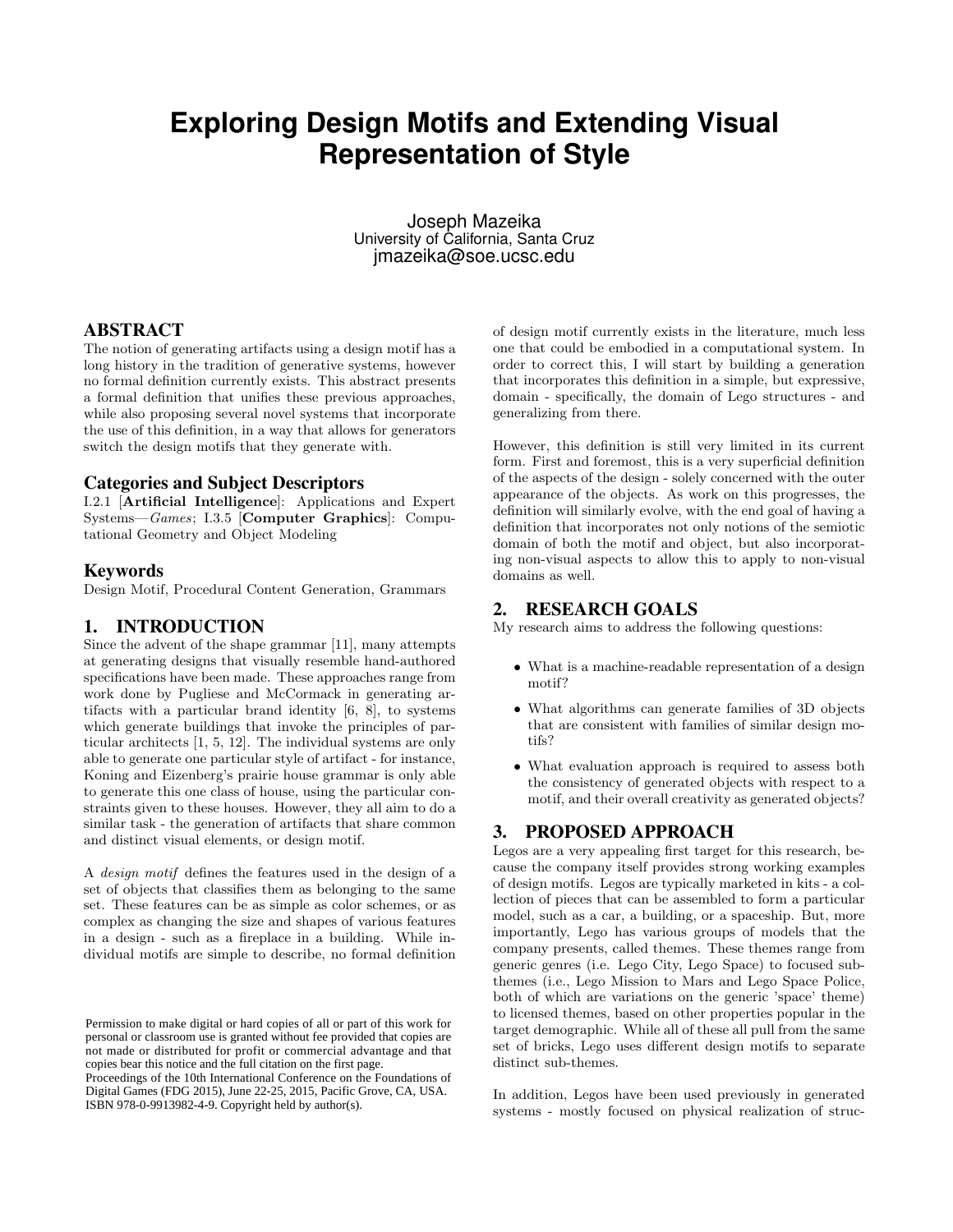

Figure 1: Two sample kits from the Space Police theme (Source:  $[9]$ ,  $[10]$ )

tures and generating physically sound objects [3, 4, 14]. Legos also have some useful properties that we can exploit in this domain: they are a modular system that incorporates both simple rectangular bricks and elaborate decorative pieces. This allows designs that feature unusual shapes and curved portions with very little additional effort. Additionally, while most of the work on shape grammars has been focused on two-dimensional space, there is precedent for using them in 3D [2, 7].

For instance, Figure 1 shows two kits from the Space Police theme. The main vehicles in both of the images show common design principles - from the particular colors used for the different components, to the single axis of symmetry displayed.

Currently, a simple grammar that generates Lego car models has been constructed. This grammar incorporates a simple design motif - a color scheme and a few simple decorative elements. For each of the decorative elements, they have the binary option of being present or not present - and the color scheme is a simple ordered list of the colors of bricks to be included in the design. The first color is the primary color in the model, the second is the secondary, and so on.

The grammar is a mutli-stage process, comprised of three main parts. The first is the default 'car' grammar - it con-



Figure 2: Sample output of the current generator.

tains the information needed for the basic high-level structure - at this stage a car is comprised of wheels, a base, a compartment for the minifig, the front and back walls, and the roof. After this initial expansion, each symbol is passed through the design motif, which determines how the pieces will be realized as Legos. This process output another set of symbols that are converted into the Lego bricks by a third layer. With this, the process is designed such a way that design motifs and generators can be interchanged in a straight-forward way.

In order to generate the particular model, the grammar generates through several sections of the cars model - each expansion informing the next. At each step, the design motif is used in order to evaluate some decisions - for instance, the chose of brick color. Additionally, the design motif can force the grammar to expand in a particular way, in order to produce the desired output - an example of this being the inclusion of the wheel rim pieces at all. The example output can be found in Figure 2.

Over the course of the next year, I intend to expand the expressivity and range of the generator - while also building at least one other grammar in the space of Lego models that incorporates the same set of design motifs. As appropriate, I will continue to increase the complexity of the design motifs by adding more options to be specified within the motif. As the generator increases in complexity, the design motifs will start to be incorporated as a tool for carving away segments of the design space that the generator will operate in, as opposed to the simple inclusion or replacement steps that they currently take on.

Finally, a framework for evaluating how well a particular